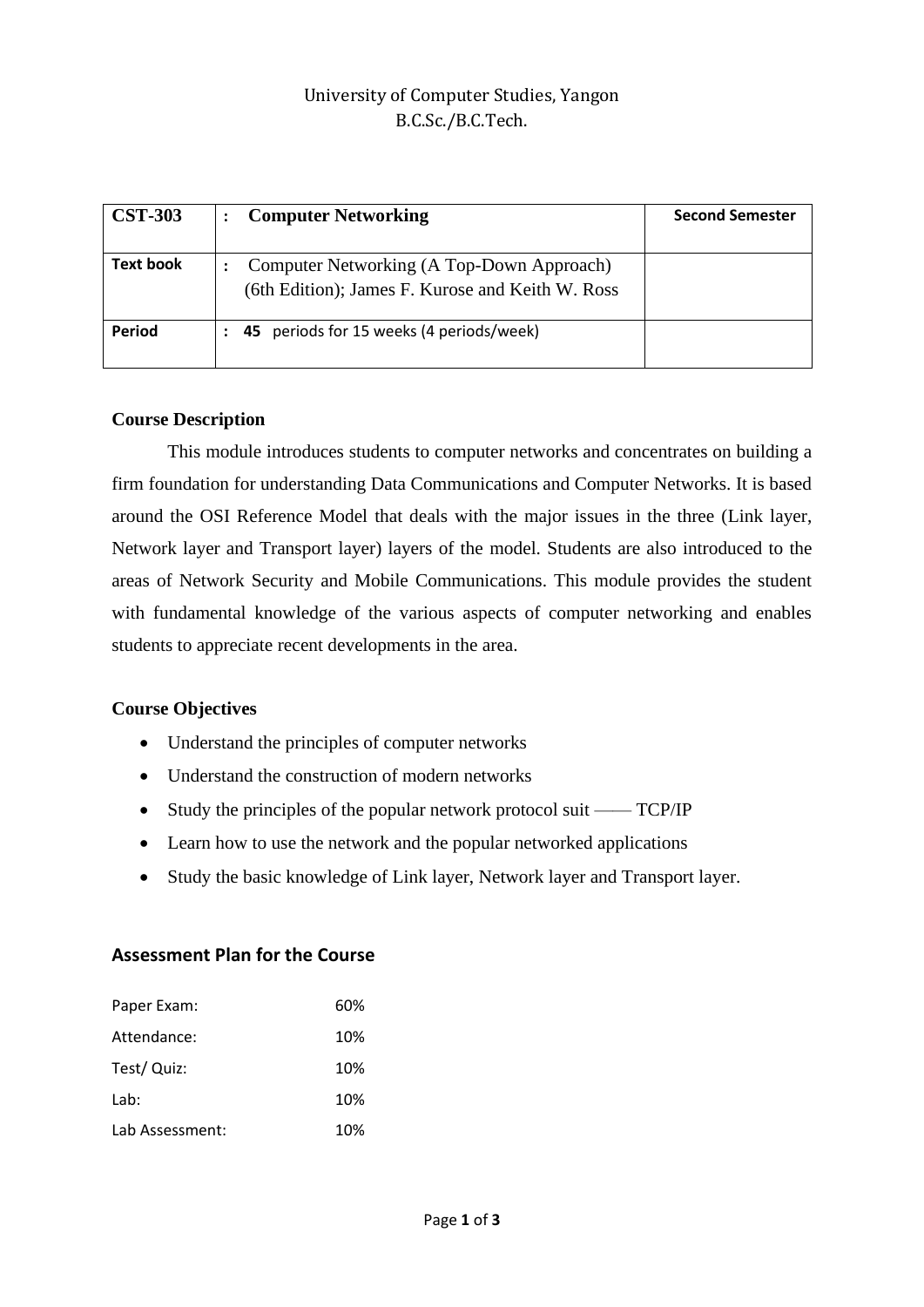# **Tentative Lecture Plan**

| No. | <b>Chapter</b> |                                                    | Page      | <b>Detail lecture Plan</b> |
|-----|----------------|----------------------------------------------------|-----------|----------------------------|
|     |                | <b>Chapter 1 Computer Network and the Internet</b> | $1 - 60$  |                            |
| 1.  |                | 1.1 What is the Internet                           | $2-9$     |                            |
| 2.  |                | 1.2 The Network Edge                               | $9 - 22$  |                            |
| 3.  | 1.3            | The Network Core                                   | $22 - 35$ |                            |
|     |                | 1.4 Delay, Loss, and Throughput in Packet-         | 35-47     |                            |
| 4.  |                | <b>Switched Networks</b>                           |           |                            |
| 5.  |                | 1.5 Protocol Layers and Their Service              | 47-55     |                            |
|     |                | Models                                             |           |                            |
| 6.  |                | 1.6 Networks Under Attack                          | 55-60     |                            |
|     |                | Chapter 5 The Link Layer: Links, Access            | 433-495   |                            |
|     |                | <b>Networks, and LANs</b>                          |           |                            |
| 7.  |                | 5.1 Introduction to the Link Layer                 | 434-438   |                            |
| 8.  |                | 5.2 Error-Detection and -Correction                | 438-445   |                            |
|     |                | Techniques                                         |           |                            |
| 9.  |                | 5.3 Multiple Access Links and Protocols            | 445-460   |                            |
| 10. |                | 5.4 Switched Local Area Networks                   | 461-486   |                            |
| 11. |                | 5.5 Link Virtualization: A Network as a            | 486-490   |                            |
|     |                | Link Layer                                         |           |                            |
| 12. |                | 5.6 Data Center Networking                         | 490-495   |                            |
|     |                | <b>Chapter 4 The Network Layer</b>                 | 305-412   |                            |
| 13. |                | 4.1 Review Questions                               |           |                            |
| 14. | 4.2            | Virtual Circuit and Datagram Networks              | 313-320   |                            |
| 15. | 4.3            | What's Inside a Router?                            | 320-331   |                            |
|     | 4.4            | The Internet Protocol (IP): Forwarding             | 331-362   | Detail: IP addressing      |
| 16. |                | and Addressing in the Internet                     |           | <b>Reference:</b> [1], [2] |
|     |                |                                                    |           | Overview: 4.4.5            |
| 17. |                | 4.5 Routing Algorithms                             | 363-383   | 4.5.3 Overview             |
| 18. |                | 4.6 Routing in the Internet                        | 383-396   |                            |